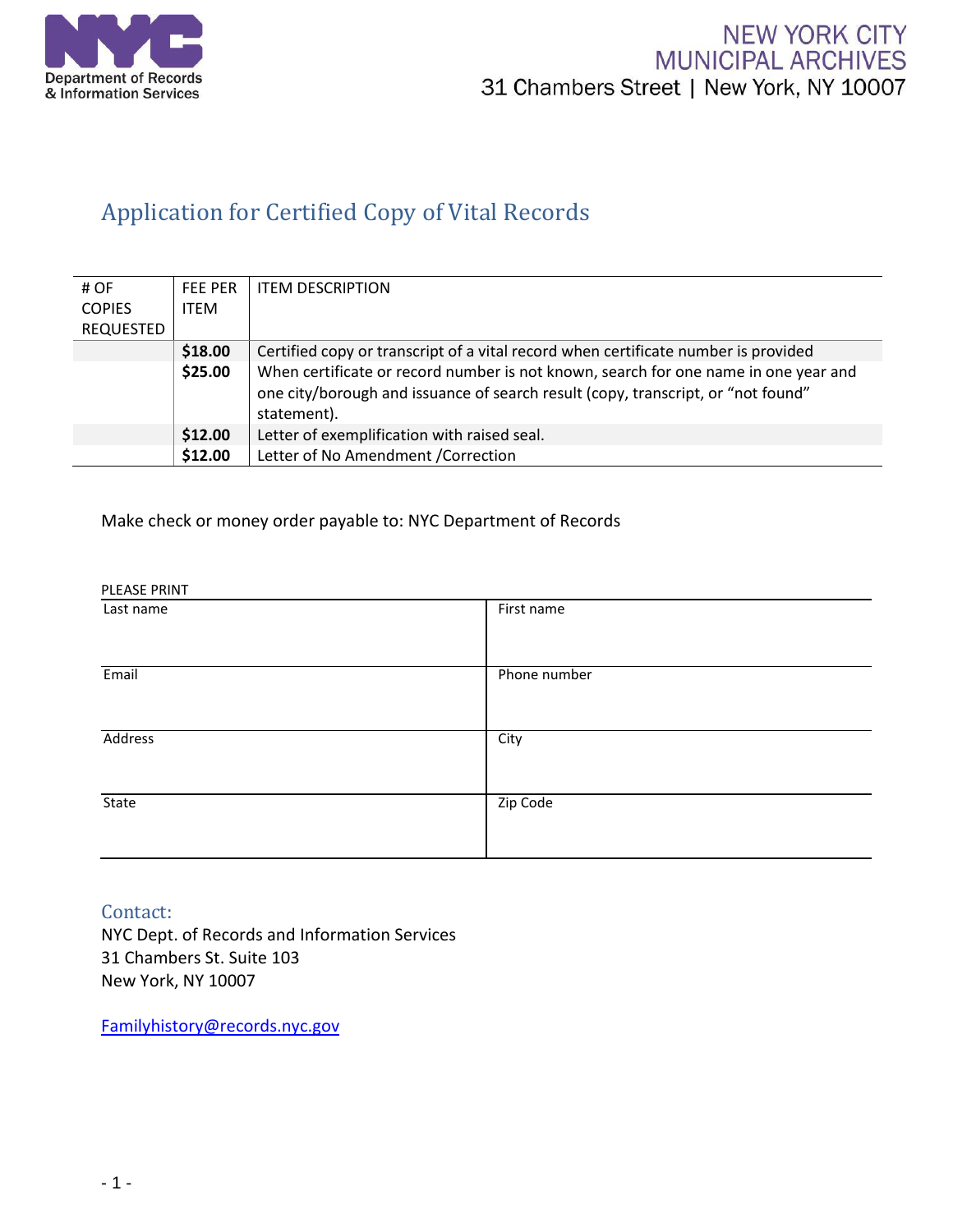

## **NEW YORK CITY MUNICIPAL ARCHIVES** 31 Chambers Street | New York, NY 10007

#### DEPARTMENT OF HEALTH MARRIAGE CERTIFICATE OR CITY CLERK MARRIAGE LICENSE

#### NYC Municipal Archives Holdings:

| <b>BOROUGH</b>                                      | <b>DEPARTMENT OF HEALTH</b> | <b>CITY CLERK</b> |
|-----------------------------------------------------|-----------------------------|-------------------|
| <b>MANHATTAN</b>                                    | 1866-1937                   | 1908-1949         |
| <b>BROOKLYN /</b><br>KINGS COUNTY                   | 1866-1937                   | 1908-1949         |
| <b>BRONX</b>                                        | 1898-1937                   | 1908-1949         |
| <b>QUEENS</b>                                       | 1898-1937                   | 1908-1949         |
| STATEN ISLAND /<br><b>RICHMOND</b><br><b>COUNTY</b> | 1898-1937                   | 1908-1949         |

### Marriages after 1949 in New York City (all 5 boroughs)

City Clerk of New York 141 Worth Street New York, NY 10013 Attn: Record Room. www.cityclerk.nyc.gov OR 311 or (212) NEW-YORK from outside of NY

#### PLEASE PRINT

| Last Name of Groom                  | First Name of Groom                    |
|-------------------------------------|----------------------------------------|
| Last Name of Bride (Maiden name)    | First Name of Bride                    |
| Place of Marriage                   | City/Borough                           |
| Date of Marriage (Month/Day/Year(s) | Certificate or License Number If Known |
| Number of Copies requested          |                                        |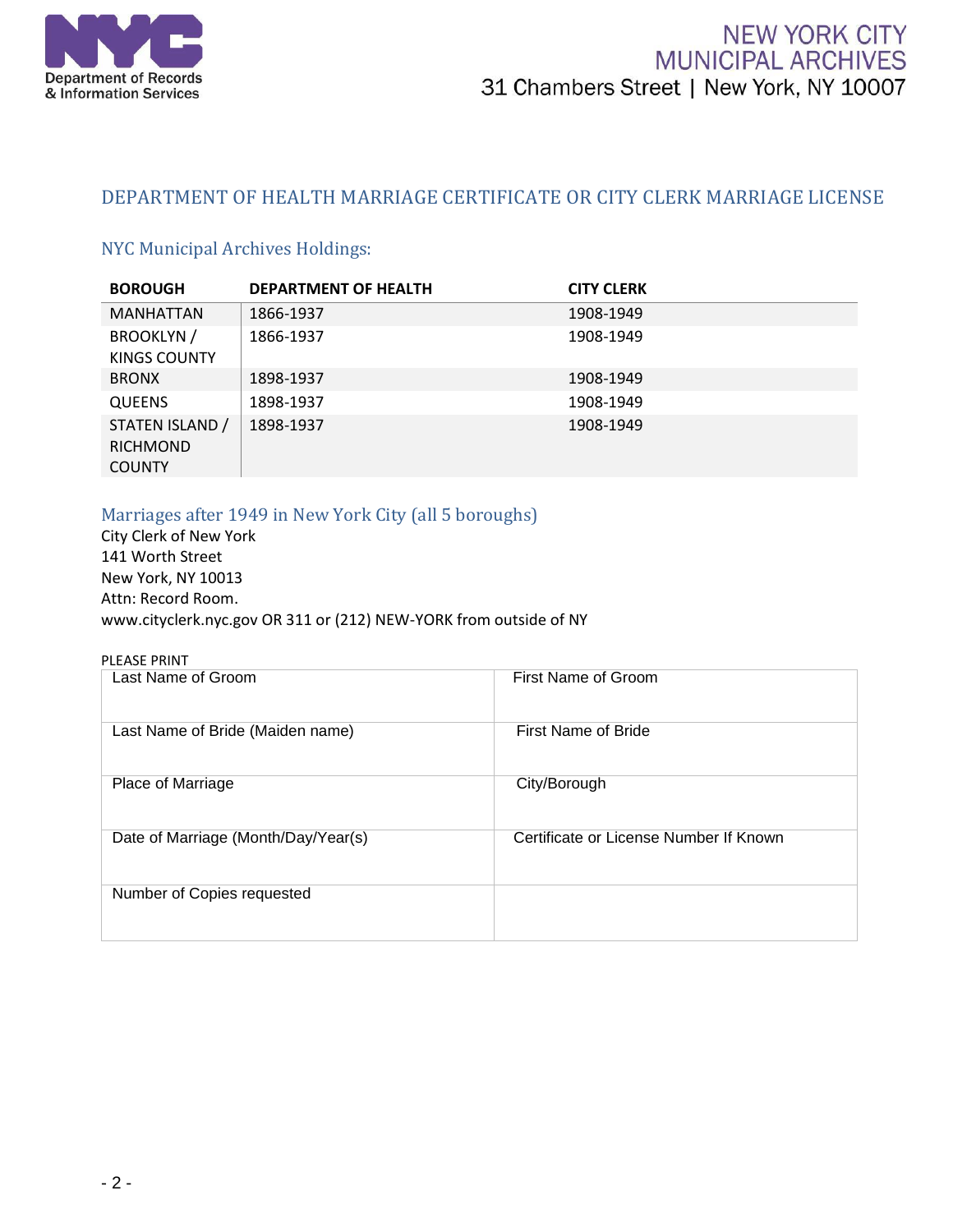

### DEPARTMENT OF HEALTH DEATH CERTIFICATE

### NYC Municipal Archives Holdings

| <b>BOROUGH</b>                  | <b>DATES</b>         |
|---------------------------------|----------------------|
| <b>MANHATTAN</b>                | 1866-1877, 1881-1948 |
| <b>BROOKLYN / KINGS COUNTY</b>  | 1862-1948            |
| <b>BRONX</b>                    | 1898-1948            |
| <b>QUEENS</b>                   | 1898-1948            |
| STATEN ISLAND / RICHMOND COUNTY | 1898-1948            |

#### Deaths after 1948 (all 5 Boroughs)

New York City Department of Health Office of Vital Records 125 Worth Street CN-4, Room 133 New York, N.Y. 10013-4090 [www.nyc.gov/health](https://gcc01.safelinks.protection.outlook.com/?url=http%3A%2F%2Fwww.nyc.gov%2Fhealth&data=02%7C01%7Cvitalrecords%40records.nyc.gov%7C11d22c3204164195dd8108d85b3ae56b%7C32f56fc75f814e22a95b15da66513bef%7C0%7C0%7C637359656081549082&sdata=2nCSenjj6PhYM8q2BT3GWQMv%2FBzmJPPgpn76pldkWMI%3D&reserved=0) OR P: 212-788-4520

#### PLEASE PRINT

| Last name on death record  | First name                | Middle name |
|----------------------------|---------------------------|-------------|
| Date of death              | Cemetery, if known        |             |
| Month<br>Year(s)<br>Day    |                           |             |
| Place of death             | City/Borough              | Age         |
| Father's name, if known    | Mother's name, if known   |             |
| Number of copies requested | Certificate no., if known |             |